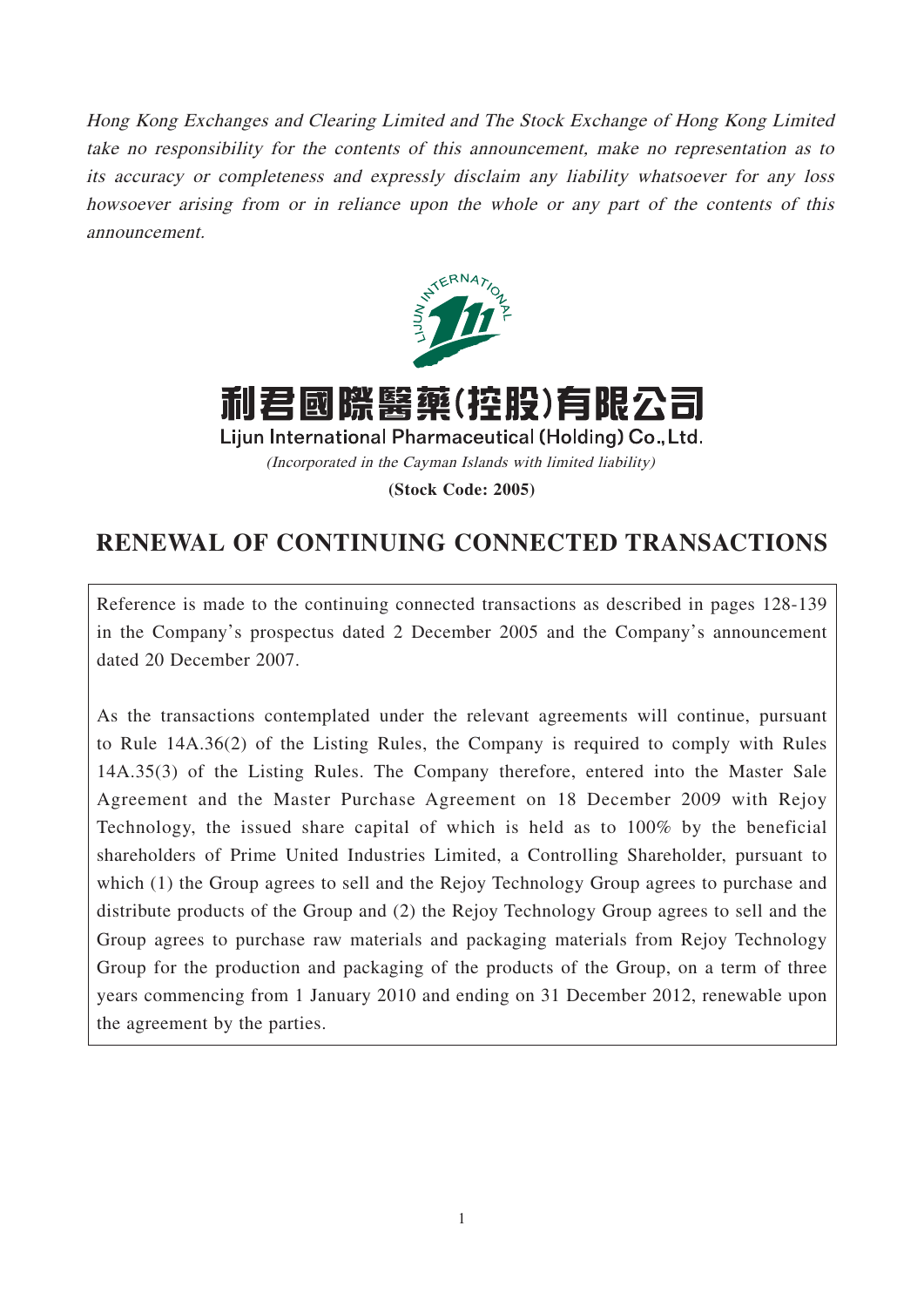As each of the applicable percentage ratios calculated pursuant to the Listing Rules is less than 2.5%, these transactions and their annual caps are subject to the reporting and announcement requirements and are exempt from the independent Shareholders' approval requirements under Chapter 14A of the Listing Rules.

The terms of the Master Purchase Agreement and the Master Sale Agreement are made on an arm's length basis in the ordinary and usual course of business of the Group and are on normal commercial terms which are no less favourable than terms available to or from independent third parties. The Directors (including the independent non-executive Directors) are of the view that the terms of the Master Purchase Agreement and the Master Sale Agreement and the corresponding annual caps thereof are fair and reasonable and in the interest of the Shareholders as a whole.

### **BACKGROUND**

Reference is made to the continuing connected transactions as described in pages 128-139 in the Company's prospectus dated 2 December 2005 and the Company's announcement dated 20 December 2007.

The Company has the following continuing connected transactions with the Rejoy Technology Group:

- 1) Rejoy Baichuan purchases products for the Group and distributes such products to other distributors and end customers for a term of three years commencing from 1 January 2007 and ending on 31 December 2009 and the annual cap for each of the three financial years ending 31 December 2009 is RMB21,500,000; and
- 2) purchase of packaging materials and raw materials by the Group from Rejoy Packaging and Rejoy Baichuan for a term of three years commencing from 1 January 2007 and ending on 31 December 2009 and the annual cap for each of the three financial years ending 31 December 2009 is RMB5,000,000.

As the transactions contemplated under relevant agreements are continuing, pursuant to Rule 14A.36(2) of the Listing Rules, the Company is required to comply with Rules 14A.35(3) of the Listing Rules. The Company therefore, entered into the Master Sale Agreement relating to item 1 above and the Master Purchase Agreement relating to item 2 above with details set out below.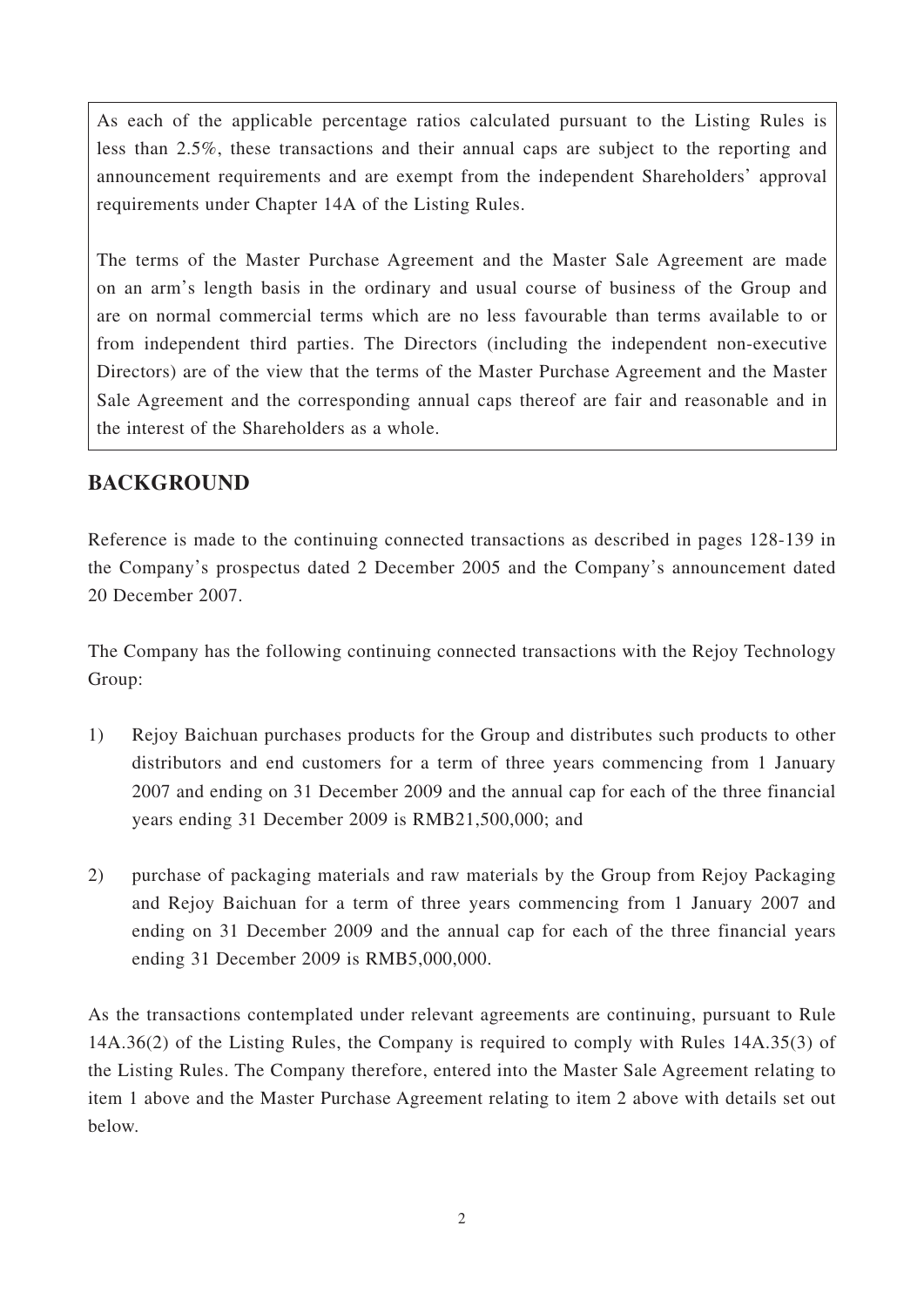#### **MASTER SALE AGREEMENT**

**Date:** 18 December 2009

- **Parties:** (1) the Company; and
	- (2) Rejoy Technology, the issued share capital of which is held as to 100% by the beneficial shareholders of Prime United Industries Limited\*, the Controlling Shareholder and is accordingly a connected person of the Company
- **Term:** 1 January 2010 to 31 December 2012, renewable upon the agreement by the parties.
- \* Prime United Industries Limited is held as to about 2.43% by Mr. Wu Qin, an executive Director, as to about 2.41% by Mr. Huang Chao, an executive Director, as to about 4% by Mr. Xie Yunfeng, an executive Director, and as to about 84.73% by Mr. Wu Qin, Mr. Huang Chao and Mr. Xie Yunfeng who jointly hold such shares on trust for 4,479 individuals who are present and former employees or their respective estates of Xi'an Lijin and Rejoy Group Limited Liability Company, a company established in the PRC with limited liability and 100% owned by State-owned Assets Supervision and Administration Commission of the People's Government of Xian. Mr. Wu Qin, Mr. Huang Chao and Mr. Xie Yunfeng, the executive Directors, are also directors of Prime United Industries Limited.

#### **Subject matter, basis of calculation and annual cap**

Pursuant to the renewed Master Sale Agreement, the Group agreed to sell and the Rejoy Technology Group agreed to purchase and distribute products of the Group. The Rejoy Technology Group purchases products from the Group and distributes such products to other distributors and end customers. The selling prices of the Group's products sold to the Rejoy Technology Group should be determined in accordance with the market prices and terms and that the Group charges the Rejoy Technology Group for the products at prices no less favourable than those charged to independent third parties and on terms no less favorable than those the Group can obtain from independent third parties, subject to an annual cap of RMB21,500,000 for each of the three financial years ending 31 December 2012. The Group's sales to the Rejoy Technology Group are to be settled in cash on deferred basis under the normal credit terms of up to 3 months.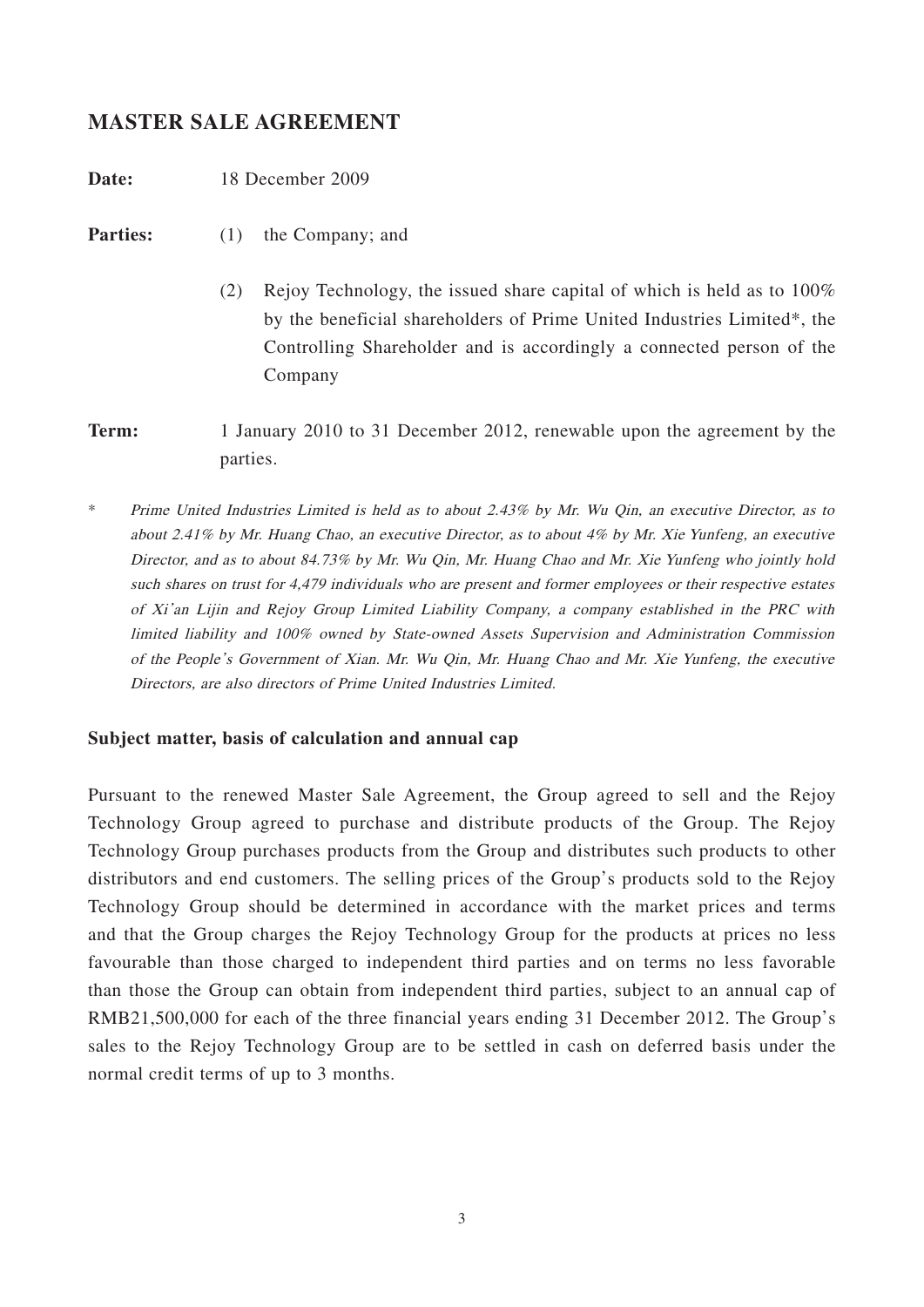For the two years ended 31 December 2008 and the eleven months ended 30 November 2009, the Group's sales to the Rejoy Technology Group amounted to approximately RMB18,224,000, RMB16,569,000 and RMB6,260,000 respectively.

The Rejoy Technology Group is just one of the many distributors of our Group and the transactions with the Rejoy Technology Group accounted for only a very small percentage of the total sales of the Group. The sales to the Rejoy Technology Group largely depend on the sales of the Group.

The significantly lower figure for the Group's sales to the Rejoy Technology Group for the eleven months ended November 2009 when compared with those in the two preceding years is partly due to the weakened demand in the PRC pharmaceutical market as a result of the global financial crisis in 2008. However, the Directors believe that there is a restoration in the general sentiment in the PRC pharmaceutical market as the effect of the global financial crisis on the PRC is fading quickly. The Directors therefore anticipate that the demand in the PRC pharmaceutical market will not only return to the pre-financial crisis level but also expects a restoration of the high growth rate of the market to that prior to the global financial crisis.

The proposed annual cap is determined on the basis of the Group's historical revenue generated from the Rejoy Technology Group and the estimated growth in the Group's total sales for the three years ending 31 December 2012 due to a restoration in the demand and the high growth rate of the PRC pharmaceutical market to those prior to the global financial crisis in 2008 and the estimated growth in the Group's total sales. In addition, while the Directors anticipate growth in the Group's total sales for the three years ending 31 December 2012 (as compared with the sales figures for the eleven months ended 30 November 2009 and the two years ended 31 December 2008), this estimated growth is in part due to the disruption to the general demand in the PRC pharmaceutical market as a result of the global financial crisis in 2008 and in view of the competitions within the market, it is anticipated that the Group's sales to the Rejoy Technology Group for the three years ending 31 December 2012 will remain relatively stable after the initial high growth for the year ending 31 December 2010.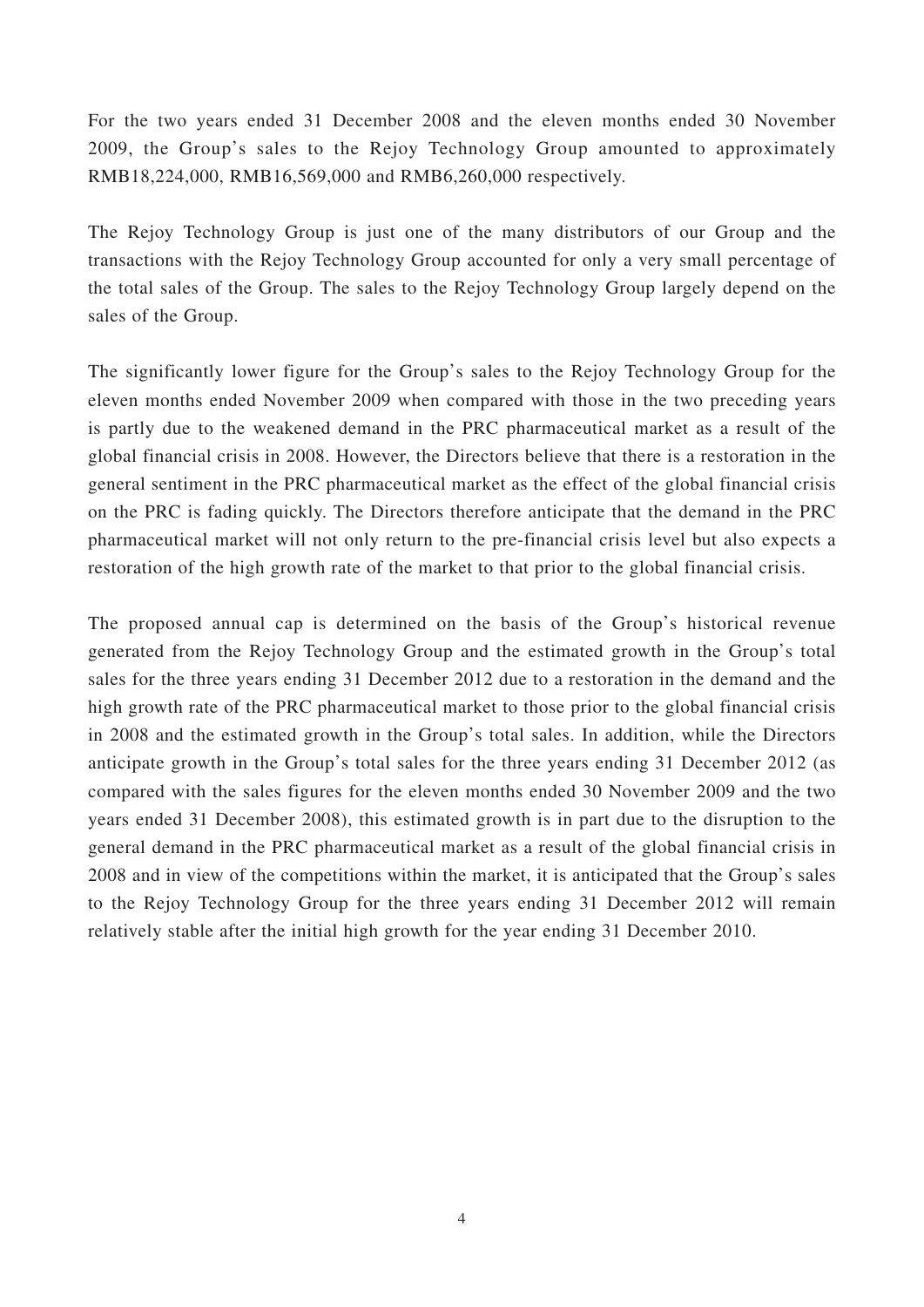### **MASTER PURCHASE AGREEMENT**

**Date:** 18 December 2009

**Parties:** (1) the Company; and

- (2) Rejoy Technology, the issued share capital of which is held as to 100% by the beneficial shareholders of Prime United Industries Limited, one of the Controlling Shareholders and is accordingly a connected person of the Company
- **Term:** 1 January 2010 to 31 December 2012, renewable upon the agreement by the parties.

#### **Subject matter, basis of calculation and annual cap**

Pursuant to the renewed Master Purchase Agreement, the Rejoy Technology Group agrees to sell and the Group agrees to purchase raw materials and packaging materials from the Rejoy Technology Group for the production and packaging of the products of the Group. The prices and terms of the Master Purchase Agreement are as per market and shall be no less favourable than market prices and terms. The Group's purchases from the Rejoy Technology Group are to be settled in cash on deferred basis under the normal credit terms of up to 3 months.

The Group pays Rejoy Technology Group for the raw materials and packaging materials at prices no less favourable than those paid to independent third parties and on terms no less favourable than those the Group can obtain from other comparable independent third parties, subject to an annual cap of RMB5,000,000 for each of the three financial years ending 31 December 2012. For each of the two years ended 31 December 2008 and the eleven months ended 30 November 2009, the total amounts payable by the Group to the Rejoy Technology Group for the purchase of raw materials and packaging materials amounted to approximately RMB1,290,000, RMB3,398,000 and RMB2,292,000 respectively.

The Rejoy Technology Group is just one of the many suppliers of our Group and the transactions with the Rejoy Technology Group accounted for only a very small percentage of the total purchases of the Group. The purchases from the Rejoy Technology Group largely depends on the production needs of the Group and hence the purchase of raw materials and packaging materials.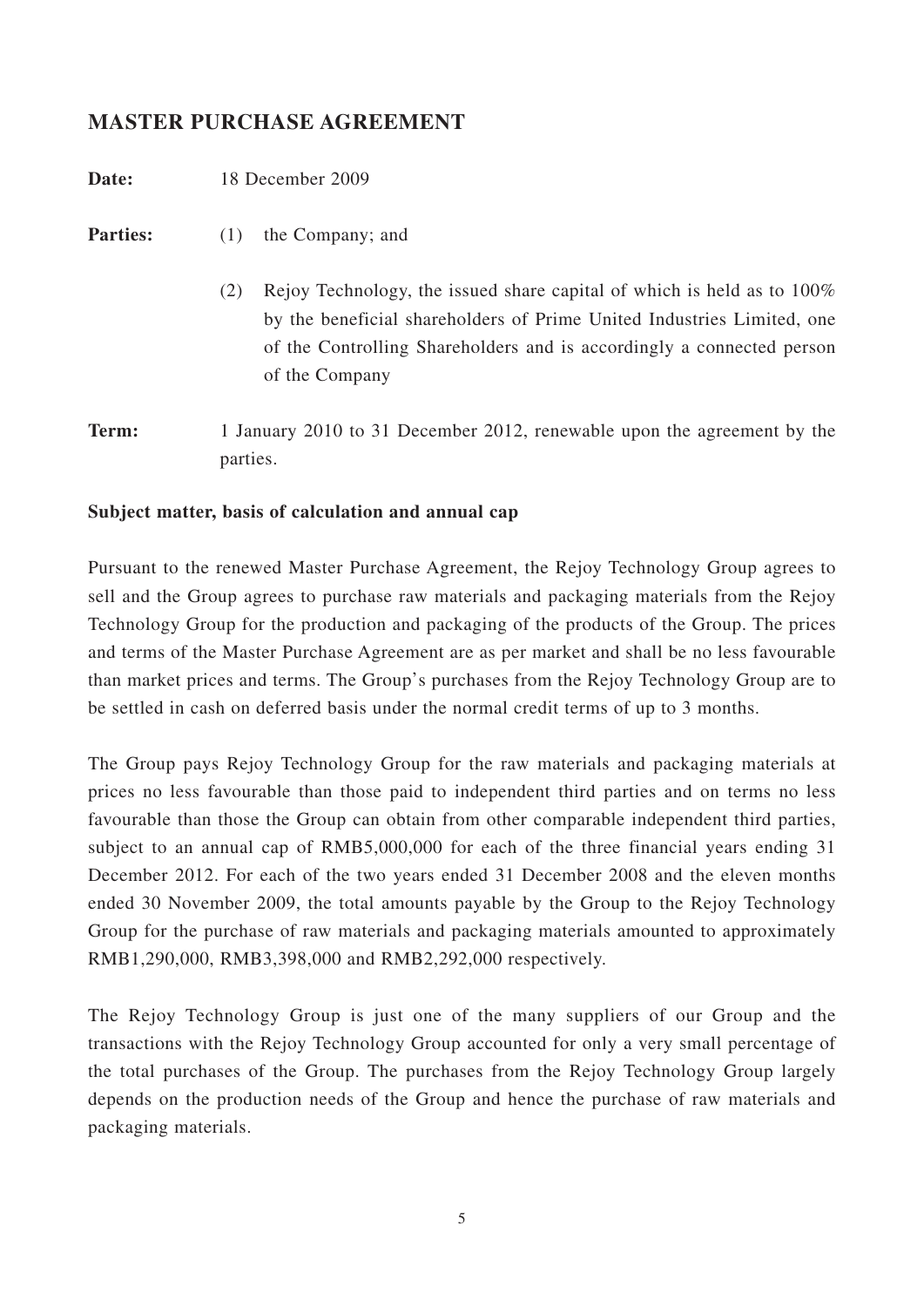The significantly lower figure for the Group's purchases from the Rejoy Technology Group for the eleven months ended November 2009 when compared with those in the two preceding years is partly due to the weakened demand in the PRC pharmaceutical market as a result of the global financial crisis in 2008. However, the Directors believe that there is a restoration in the general sentiment in the PRC pharmaceutical market as the effect of the global financial crisis on the PRC is fading quickly. The Directors therefore anticipate that the demand in the PRC pharmaceutical market will not only return to the pre-financial crisis level but also expects a restoration of the high growth rate of the market to that prior to the global financial crisis.

The proposed annual cap is based on the trend of historic transactions between the Group and the Rejoy Technology Group and the estimated growth in the production capacity for the three years ending 31 December 2012 due to a restoration in the demand and the high growth rate of the PRC pharmaceutical market to those prior to the global financial crisis in 2008 and the estimated growth in the production capacity of the Group. In addition, while the Directors anticipate growth in the Group's production capacity for the three years ending 31 December 2012 (as compared with the purchases figures for the eleven months ended 30 November 2009 and the two years ended 31 December 2008), this estimated growth is in part due to the disruption to the general demand in the PRC pharmaceutical market as a result of the global financial crisis in 2008 and in view of the competitions within the market, it is anticipated that the Group's purchases from the Rejoy Technology Group for the three years ending 31 December 2012 will remain relatively stable after the initial high growth for the year ending 31 December 2010.

## **REASONS FOR THE ENTERING INTO THE MASTER SALE AGREEMENT AND MASTER PURCHASE AGREEMENT**

The Group is one of the leading pharmaceutical manufacturers in the PRC, and is principally engaged in the research, development, manufacture and sale of a wide range of pharmaceutical products which can be broadly categorized into finished medicines, bulk pharmaceuticals and intravenous infusion solution.

The Rejoy Technology Group is principally engaged in investment, retail and distribution of pharmaceutical, chemical and packaging products.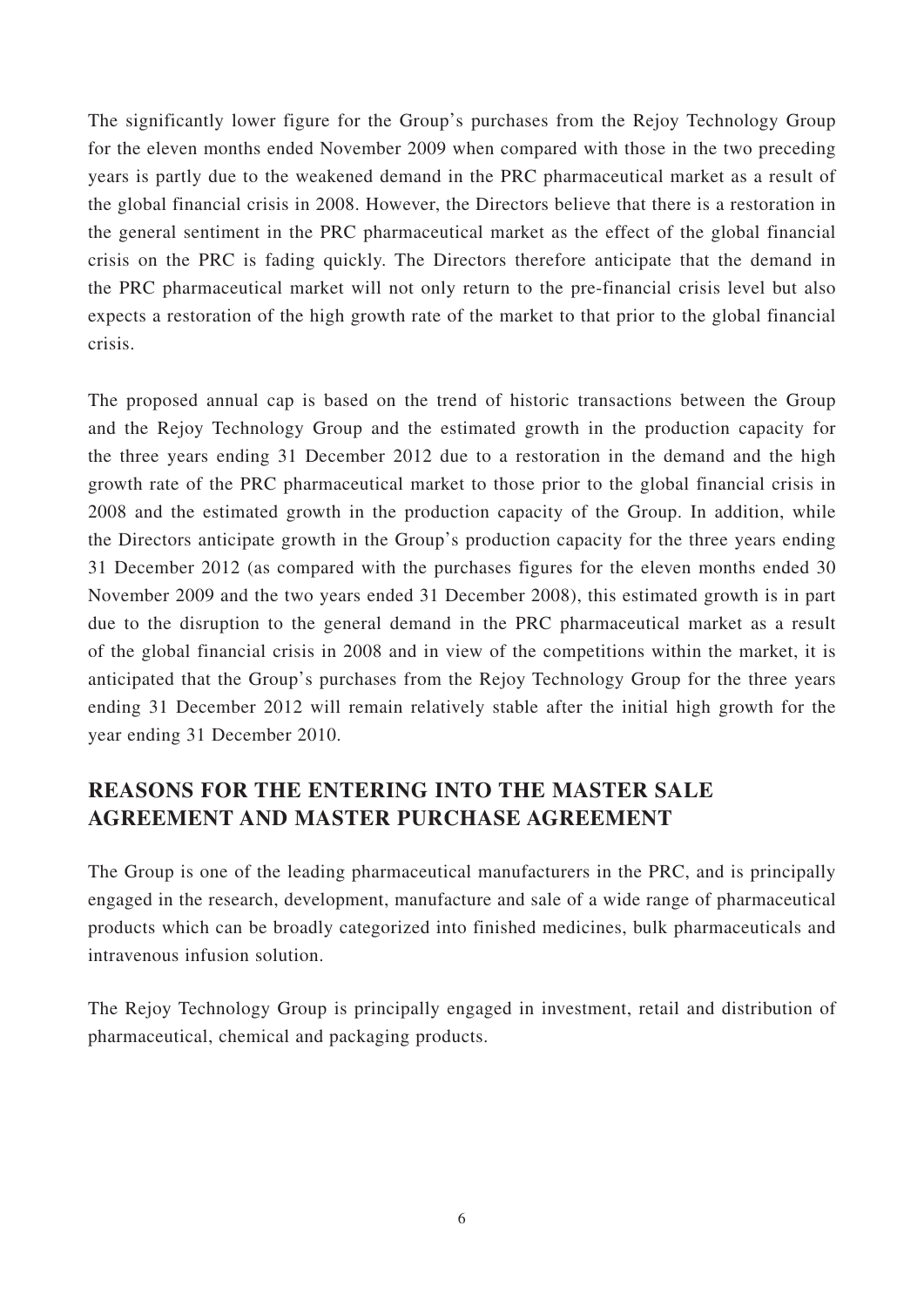The Rejoy Technology Group has been one of the Group's distributors in Xi'an and the Group has purchased raw materials and packaging materials from the Rejoy Technology Group on an ongoing basis. Save as the reasons disclosed in the "Background" section above, the Directors believe that it is also crucial to maintain the stability in supply and quality of the raw materials and packaging materials for the existing and future production needs of the Group and the distribution of the Group's products. In view of the past purchasing and distribution experience, the Directors are of the view that the Rejoy Technology Group can effectively fulfill the Company's high requirement in supply stability and product quality as well as the distribution effectiveness. It is important to the Group's day-to-day operations and financial performance to maintain a stable trading relationship with the Rejoy Technology Group through the entering into the Master Purchase Agreement and Master Sale Agreement.

#### **LISTING RULES IMPLICATIONS**

The transactions contemplated under the Master Sale Agreement and the Master Purchase Agreement constitute continuing connected transactions of the Company under Chapter 14A of the Listing Rules. As each of the applicable percentage rations calculated pursuant to Rule 14.07 of the Listing Rules is less than 2.5%, these transactions and their annual caps are subject to the reporting and announcement requirements only and are exempt from the independent Shareholders' approval requirements under Chapter 14A of the Listing Rules.

The terms of the Master Purchase Agreement and the Master Sale Agreement are made on an arm's length basis in the ordinary and usual course of business of the Group and are on normal commercial terms which are no less favourable than terms available to or from independent third parties. The Directors (including the independent non-executive Directors) are of the view that the terms of the Master Purchase Agreement and the Master Sale Agreement and the corresponding annual caps thereof are fair and reasonable and in the interest of the Shareholders as a whole.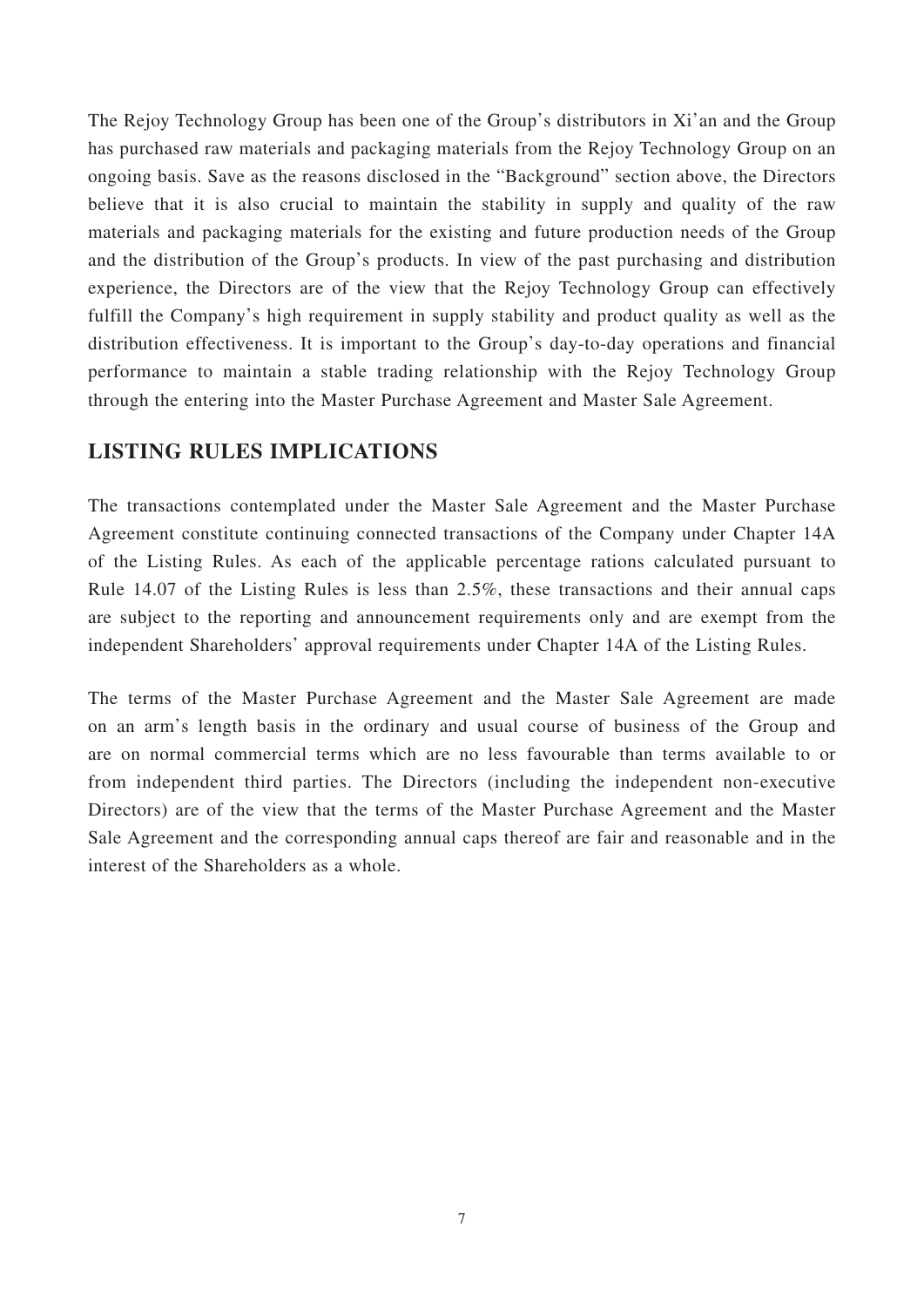# **DEFINITIONS**

In this announcement, unless the context otherwise requires, the following words and phrases shall have the following meanings:

| "Company"                      | Lijun International Pharmaceutical (Holding) Co., Ltd., a<br>company incorporated in the Cayman Islands with limited<br>liability, the shares of which are listed on the Stock<br>Exchange                                                                                     |
|--------------------------------|--------------------------------------------------------------------------------------------------------------------------------------------------------------------------------------------------------------------------------------------------------------------------------|
| "connected person"             | has the meaning ascribed to it under the Listing Rules                                                                                                                                                                                                                         |
| "Directors"                    | the directors of the Company                                                                                                                                                                                                                                                   |
| "Group"                        | the Company and its subsidiaries, including but not limited<br>to Xian Lijun Pharmaceutical Co., Ltd. and Shijiazhuang No.<br>4 Pharmaceutical Co., Ltd.                                                                                                                       |
| "HK\$"                         | Hong Kong dollars, the lawful currency of Hong Kong                                                                                                                                                                                                                            |
| "Hong Kong"                    | the Hong Kong Special Administrative Region of the PRC                                                                                                                                                                                                                         |
| "Listing Rules"                | the Rules Governing the Listing of Securities on the Stock<br>Exchange                                                                                                                                                                                                         |
| "Master Purchase<br>Agreement" | the master purchase agreement entered into on 18 December<br>2009 between the Company and Rejoy Technology in<br>relation to the purchase of raw materials and packaging<br>materials from the Rejoy Technology Group at market prices<br>for a term of up to 31 December 2012 |
| "Master Sale Agreement"        | the master sale agreement entered into on 18 December 2009<br>between the Company and Rejoy Technology in relation to<br>the sale and distribution of the Group's products at market<br>prices for a term of up to 31 December 2012                                            |
| "PRC"                          | the People's Republic of China which for the purpose of this<br>announcement, excludes Hong Kong                                                                                                                                                                               |